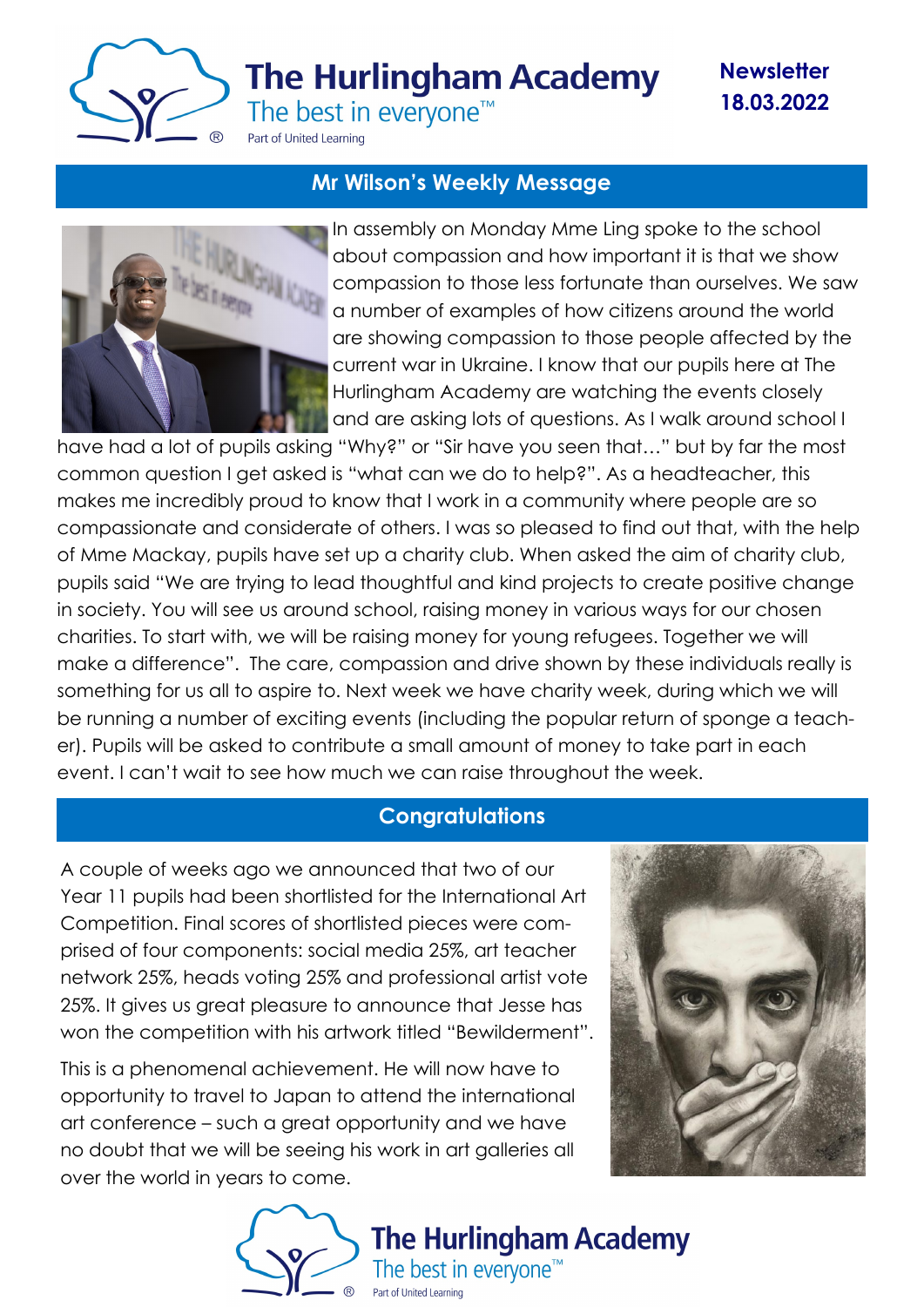

 This week's subject in the spotlight is art with Head of Department, Mme Sullivan.

#### *It's been another busy and very creative work in the art department with KS3 producing final project pieces and KS4 working towards their final pieces!*

*Year 7: This week Y7 students have been working on completing a final piece for their landscape project. During the last couple of terms students have been exploring the Impressionist Art movement through developing an understanding of how mark making is used in art. Students have gained inspiration from exploring a variety of different traditional and modern artists, including David Hockney and Henri Matisse to support them in completing their painted final outcome. Year 8:* This week Y8 students have been developing their personal ideas - in response to selecting an artist of their choice, whose work shows the representation of the *anatomical* skull. Students are creating a symbolic textile design piece influenced by a working drawing they designed. Next week students will be exploring the medium of poly printing and printing their design onto their dyed fabric.

*Year 9: This week Y9 students are working on completing final pieces in response to their project theme, 'My Identity'. Students have explored the world of past and present Pop Art. The student's final piece has been created using drawing inks. The piece is inspired by the precise line drawing and bold, colourful work of modern Pop Artist Michael Craig Martin.*

**Year 10:** This week Y10 have been exploring the weird and wonderful of the Surrealist Art move*ment whilst developing their Natural Forms projects. Students have been looking at a range of different surrealist artists and creating their own unique collage monoprints. In the coming weeks students will begin to develop their ideas into create a Natural forms meets Surrealist final project piece.*

*Year 11: Y11 are working towards creating a final idea to present for their GCSE Art personal themed coursework projects.*

*Students have researched, investigated, developed and began planning their final creative outcome! Exciting final pieces will be produced in the coming weeks, we cannot wait to see them!*

#### KS3 Artists of the Fortnight

7H - Abigail 7H - Trae 8I - Archie 8H - Poppy 8R - Razan 9R - Ricki 9L - Saron 9H - Alan 9H - Miya 9H - Christine Jane KS4 Artists of the Week 11B/AR1 - Jesse 11B/AR1 - Lynn 11B/AR1 - Sofia 11B/AR1 - Mirren 10A/AR1 - Shahad 10A/AR1 - Bianka 10AR1 - Liam 10A/AR1 - Undrum 10A/AR1 - Rihanna

For further curriculum information, please go to www.thehurlinghamacademy.org.uk/ curriculum/curriculum-maps

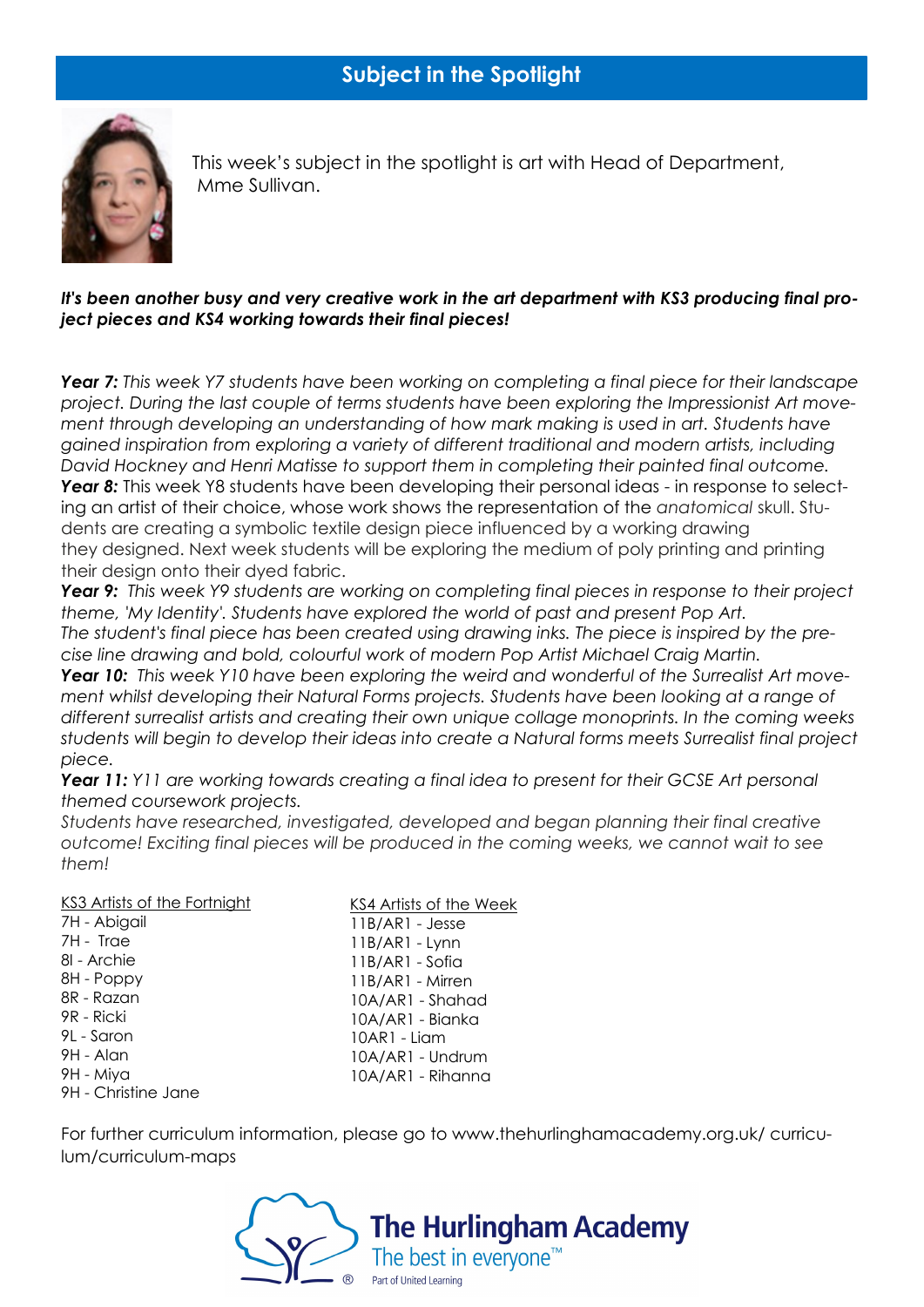## **Mr Wilson's Commendations**

Congratulations this week go to the following pupils, who made it to the top of our maths, science and English leader boards:

Top of the leader board for Hegarty Maths this week are:

- Year 7: Eric
- Year 8: Mike
- Year 9: Tegan
- Year 10: Isaac
- Year 11: Sebastian

Top of the leader board for Educake Science this week are:

- Year 7: Ruzgar
- Year 8: Olivia
- Year 9: Amir
- Year 10: Christian
- Year 11: Maryan

Top of the leader board for Bedrock English this week are:

- Year 7: Aryan
- Year 8: Aaliyah
- Year 9: Ebuchim